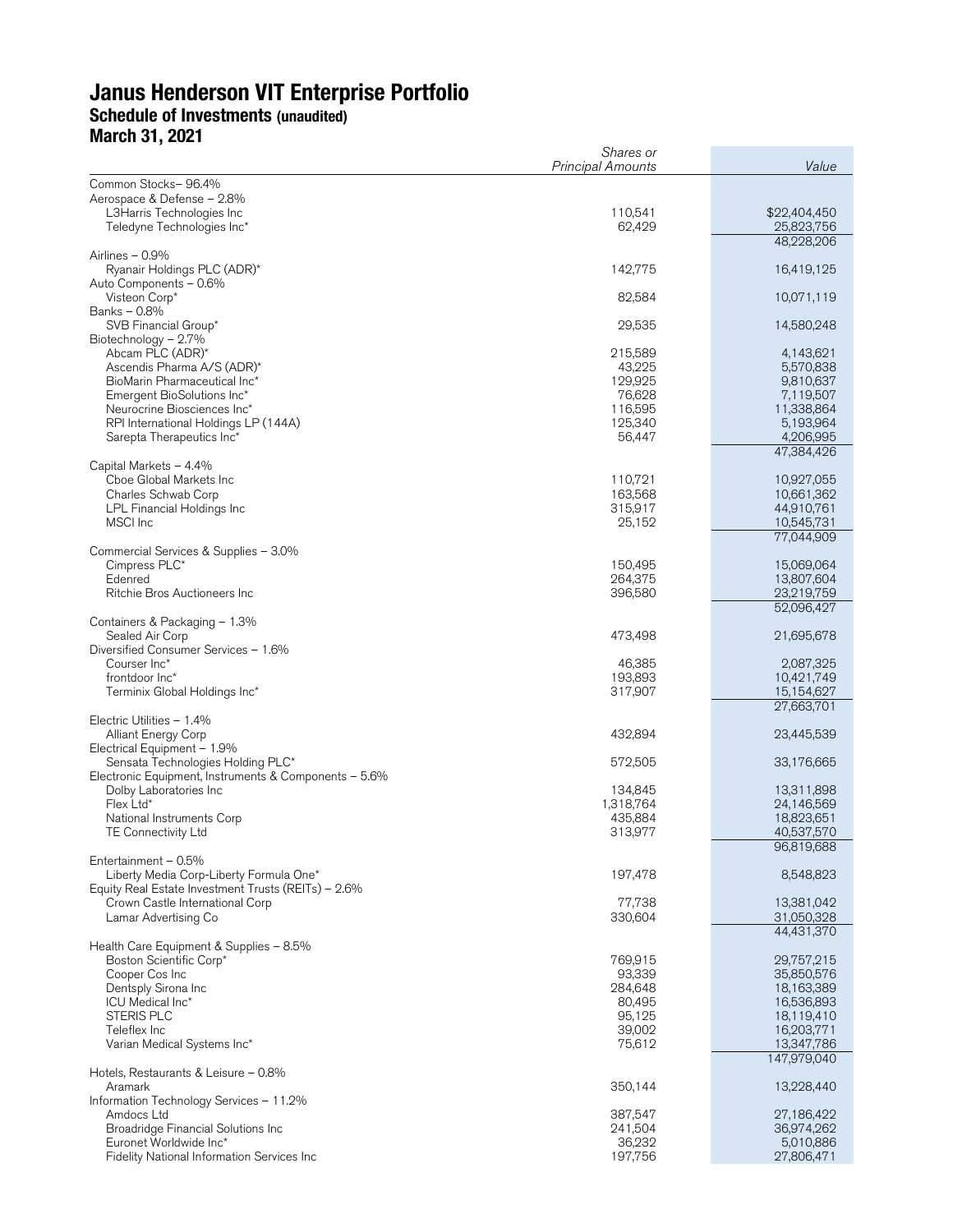|                                                                                                    | Shares or                |                          |
|----------------------------------------------------------------------------------------------------|--------------------------|--------------------------|
|                                                                                                    | <b>Principal Amounts</b> | Value                    |
| Common Stocks- (continued)<br>Information Technology Services- (continued)                         |                          |                          |
| Global Payments Inc                                                                                | 147,629                  | \$29,759,054             |
| GoDaddy Inc*                                                                                       | 401,358                  | 31,153,408               |
| WEX Inc*                                                                                           | 145,343                  | 30,408,662               |
| Wix.com Ltd*                                                                                       | 21,583                   | 6,026,405<br>194,325,570 |
| Insurance $-6.0\%$                                                                                 |                          |                          |
| Aon PLC                                                                                            | 171,893                  | 39,554,298               |
| Intact Financial Corp                                                                              | 265,057                  | 32,486,095               |
| Oscar Health Inc - Class A*,#                                                                      | 115,389                  | 3,101,656<br>29,130,084  |
| WR Berkley Corp                                                                                    | 386,597                  | 104,272,133              |
| Internet & Direct Marketing Retail - 1.0%                                                          |                          |                          |
| Wayfair Inc*                                                                                       | 57,346                   | 18,049,653               |
| Life Sciences Tools & Services - 3.6%                                                              |                          |                          |
| Illumina Inc*<br>PerkinElmer Inc                                                                   | 30,804<br>97,565         | 11,830,584<br>12,516,614 |
| PRA Health Sciences Inc*                                                                           | 134,193                  | 20,575,813               |
| Waters Corp*                                                                                       | 62,252                   | 17,690,151               |
|                                                                                                    |                          | 62,613,162               |
| Machinery $-2.9%$<br>Ingersoll Rand Inc*                                                           | 423,575                  | 20,844,126               |
| Rexnord Corp                                                                                       | 385,364                  | 18,146,791               |
| <b>Wabtec Corp</b>                                                                                 | 137,127                  | 10,854,973               |
|                                                                                                    |                          | 49,845,890               |
| Oil, Gas & Consumable Fuels - 1.3%<br>Magellan Midstream Partners LP                               | 531,738                  | 23,056,160               |
| Pharmaceuticals - 2.6%                                                                             |                          |                          |
| Bristol-Myers Squibb Co                                                                            | 152,263                  | 9,612,363                |
| Catalent Inc*                                                                                      | 207,834                  | 21,886,998               |
| Elanco Animal Health Inc*                                                                          | 449,162                  | 13,227,821<br>44,727,182 |
| Professional Services - 1.4%                                                                       |                          |                          |
| CoStar Group Inc*                                                                                  | 16,011                   | 13,159,281               |
| Verisk Analytics Inc                                                                               | 66,586                   | 11,765,080               |
|                                                                                                    |                          | 24,924,361               |
| Road & Rail - 1.8%<br>JB Hunt Transport Services Inc                                               | 188,686                  | 31,712,456               |
| Semiconductor & Semiconductor Equipment - 9.9%                                                     |                          |                          |
| <b>KLA Corp</b>                                                                                    | 160,592                  | 53,059,597               |
| Lam Research Corp                                                                                  | 45,514                   | 27,091,753               |
| Microchip Technology Inc<br>NXP Semiconductors NV                                                  | 302,444<br>66,677        | 46,945,358<br>13,424,747 |
| ON Semiconductor Corp*                                                                             | 738,759                  | 30,739,762               |
|                                                                                                    |                          | 171,261,217              |
| Software $-10.3%$                                                                                  |                          |                          |
| Atlassian Corp PLC*<br>Ceridian HCM Holding Inc*                                                   | 99,338<br>265,200        | 20,936,477<br>22,348,404 |
| Constellation Software Inc/Canada                                                                  | 25,443                   | 35,537,989               |
| Dynatrace Inc*                                                                                     | 215,998                  | 10,419,743               |
| j2 Global Inc*                                                                                     | 55,481                   | 6,649,953                |
| Nice Ltd (ADR)*<br>SS&C Technologies Holdings Inc                                                  | 166,487<br>626,587       | 36,289,171<br>43,779,634 |
| Topicus.com Inc*                                                                                   | 46,754                   | 3,071,289                |
|                                                                                                    |                          | 179,032,660              |
| Specialty Retail - 3.2%                                                                            |                          |                          |
| Burlington Stores Inc*<br>CarMax Inc*                                                              | 44,186<br>243,695        | 13,202,777<br>32,328,579 |
| Vroom Inc*                                                                                         | 235,012                  | 9,163,118                |
|                                                                                                    |                          | 54,694,474               |
| Textiles, Apparel & Luxury Goods - 0.9%                                                            |                          |                          |
| Gildan Activewear Inc*<br>Trading Companies & Distributors - 0.9%                                  | 528,850                  | 16,214,541               |
| Ferguson PLC                                                                                       | 130,638                  | 15,608,565               |
| Total Common Stocks (cost \$882,328,966)                                                           |                          | 1,673,151,428            |
| Investment Companies-3.7%                                                                          |                          |                          |
| Money Markets - 3.7%                                                                               |                          |                          |
| Janus Henderson Cash Liquidity Fund LLC, 0.0652% <sup>®,£</sup> (cost \$64,118,538)                | 64,115,562               | 64,121,974               |
| Investments Purchased with Cash Collateral from Securities Lending-0%<br>Investment Companies - 0% |                          |                          |
| Janus Henderson Cash Collateral Fund LLC, 0.0011% <sup>®,£</sup>                                   | 180,999                  | 180,999                  |
|                                                                                                    |                          |                          |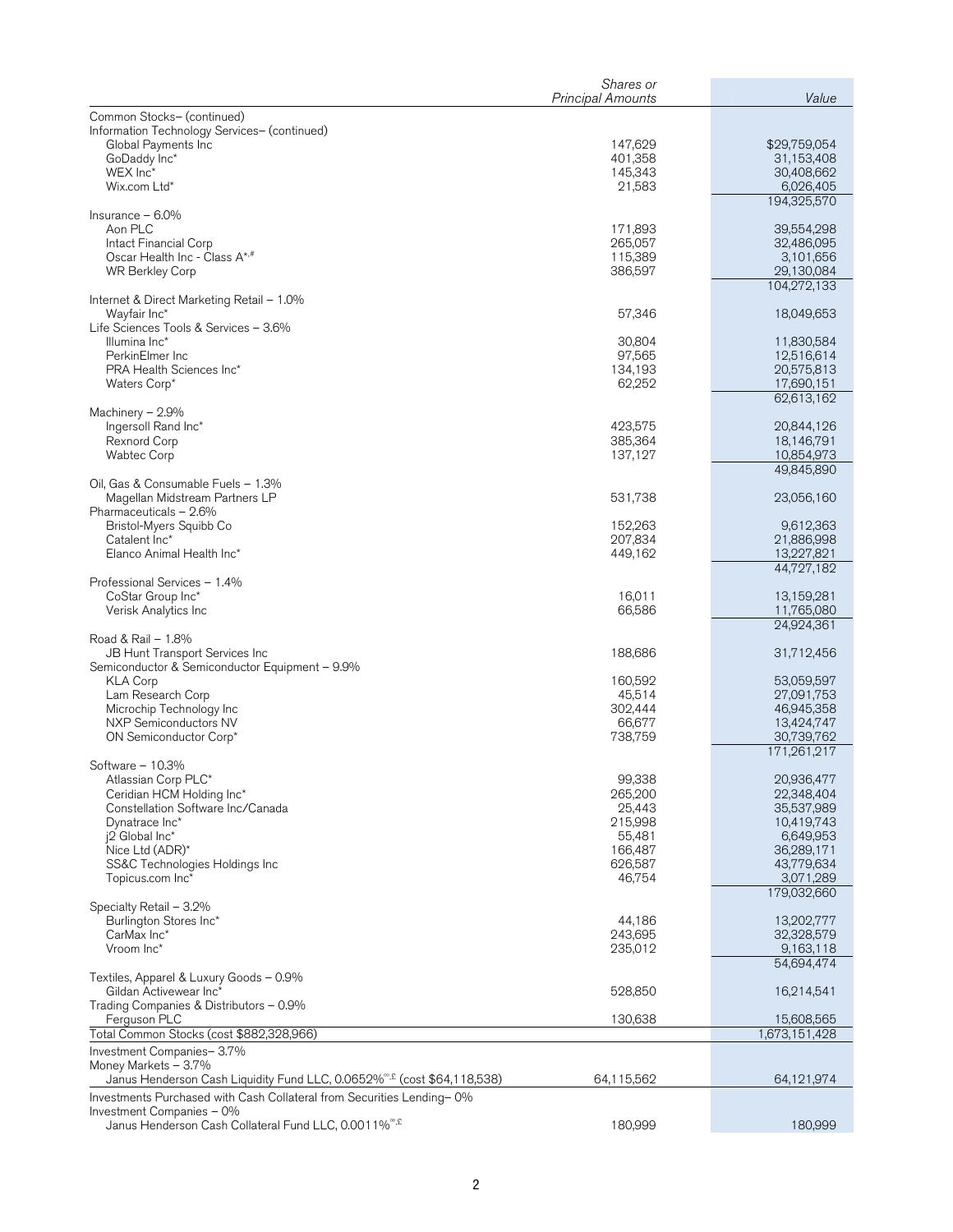| Shares or                                                                                 |                 |
|-------------------------------------------------------------------------------------------|-----------------|
| <b>Principal Amounts</b>                                                                  | Value           |
| Investments Purchased with Cash Collateral from Securities Lending- (continued)           |                 |
| Time Deposits $-0\%$                                                                      |                 |
| Royal Bank of Canada, 0.0300%, 4/1/21<br>\$45,250                                         | \$45,250        |
| Total Investments Purchased with Cash Collateral from Securities Lending (cost \$226,249) | 226.249         |
| Total Investments (total cost \$946,673,753) - 100.1%                                     | 1,737,499,651   |
| Liabilities, net of Cash, Receivables and Other Assets - (0.1)%                           | (946, 192)      |
| Net Assets - 100%                                                                         | \$1,736,553,459 |

### Summary of Investments by Country - (Long Positions) (unaudited)

|                      |                 | $%$ of                          |
|----------------------|-----------------|---------------------------------|
| Country              | Value           | Investment<br><b>Securities</b> |
| <b>United States</b> | \$1,523,776,737 | 87.7%                           |
| Canada               | 110,529,673     | 6.4                             |
| <b>Israel</b>        | 42,315,576      | 2.4                             |
| Australia            | 20,936,477      | 1.2                             |
| Ireland              | 16,419,125      | 1.0                             |
| France               | 13,807,604      | 0.8                             |
| Denmark              | 5,570,838       | 0.3                             |
| United Kingdom       | 4,143,621       | 0.2                             |
| Total                | \$1,737,499,651 | 100.0%                          |

### Schedules of Affiliated Investments – (% of Net Assets)

|                                                                                                          | Dividend<br>Income | Realized<br>Gain/(Loss) | Change in<br>Unrealized<br>Appreciation/<br>Depreciation | Value<br>at 3/31/21 |
|----------------------------------------------------------------------------------------------------------|--------------------|-------------------------|----------------------------------------------------------|---------------------|
| Investment Companies - 3.7%<br>Money Markets - 3.7%                                                      |                    |                         |                                                          |                     |
| Janus Henderson Cash Liquidity Fund<br>LLC, 0.0652%                                                      | \$<br>13.576       | \$<br>3                 | \$<br>(3)                                                | \$<br>64,121,974    |
| Investments Purchased with Cash Collateral from Securities Lending - 0.0%<br>Investment Companies - 0.0% |                    |                         |                                                          |                     |
| Janus Henderson Cash Collateral Fund<br>LLC, 0.0011%                                                     | $2,863^{\circ}$    |                         |                                                          | 180,999             |
| Total Affiliated Investments - 3.7%                                                                      | 16.439             | 3                       | (3)                                                      | 64,302,973          |

|                                                                                                          | Value       |            |                | Value      |
|----------------------------------------------------------------------------------------------------------|-------------|------------|----------------|------------|
|                                                                                                          | at 12/31/20 | Purchases  | Sales Proceeds | at 3/31/21 |
| Investment Companies - 3.7%<br>Money Markets - 3.7%                                                      |             |            |                |            |
| Janus Henderson Cash Liquidity Fund<br>LLC, 0.0652%                                                      | 67,878,884  | 74.023.331 | (77,780,241)   | 64,121,974 |
| Investments Purchased with Cash Collateral from Securities Lending - 0.0%<br>Investment Companies - 0.0% |             |            |                |            |
| Janus Henderson Cash Collateral Fund<br>LLC, 0.0011%                                                     | 2.859.857   | 25.313.752 | (27,992,610)   | 180,999    |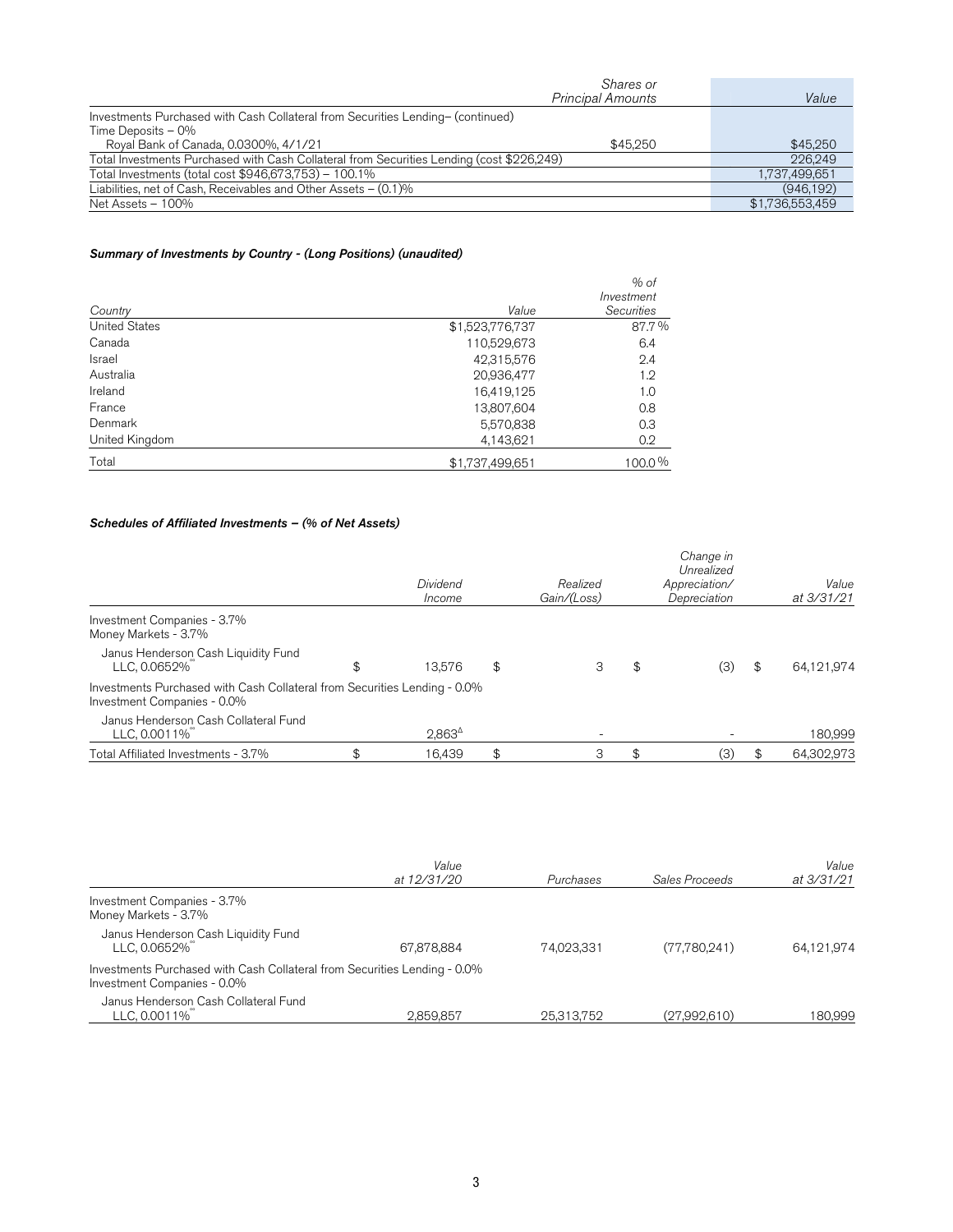### Schedule of Forward Foreign Currency Exchange Contracts, Open

|                                               |            | Foreign Currency | <b>USD Currency</b> | Market Value and<br>Unrealized |
|-----------------------------------------------|------------|------------------|---------------------|--------------------------------|
| Counterparty/                                 | Settlement | Amount (Sold)/   | Amount (Sold)/      | Appreciation/                  |
| Foreign Currency                              | Date       | Purchased        | Purchased           | (Depreciation)                 |
| Barclays Capital, Inc.:                       |            |                  |                     |                                |
| Canadian Dollar                               | 5/27/21    | (8,943,000)      | \$<br>7,143,142     | \$<br>25,138                   |
| Canadian Dollar                               | 5/27/21    | (285,000)        | 225,491             | (1,349)                        |
| Euro                                          | 5/27/21    | (4,506,000)      | 5,490,971           | 201,063                        |
|                                               |            |                  |                     | 224,852                        |
| Citibank, National Association:               |            |                  |                     |                                |
| Canadian Dollar                               | 5/27/21    | (5,326,000)      | 4,258,350           | 19,225                         |
| Canadian Dollar                               | 5/27/21    | (415,000)        | 328,214             | (2,097)                        |
| Euro                                          | 5/27/21    | 1,474,000        | (1,753,385)         | (22,953)                       |
| Euro                                          | 5/27/21    | (9,875,000)      | 12,063,148          | 470,196                        |
|                                               |            |                  |                     | 464,371                        |
| Credit Suisse International:                  |            |                  |                     |                                |
| Canadian Dollar                               | 5/27/21    | (11,919,000)     | 9,516,487           | 29,795                         |
| Canadian Dollar                               | 5/27/21    | (1,266,000)      | 1,004,886           | (2,761)                        |
| Euro                                          | 5/27/21    | 1,673,000        | (2,027,095)         | (63,043)                       |
| Euro                                          | 5/27/21    | (2,261,000)      | 2,726,348           | 72,001                         |
|                                               |            |                  |                     | 35,992                         |
| HSBC Securities (USA), Inc.:                  |            |                  |                     |                                |
| Canadian Dollar                               | 5/27/21    | (9,362,000)      | 7,475,785           | 24,286                         |
| Euro                                          | 5/27/21    | (5,887,800)      | 7,218,148           | 306,049                        |
|                                               |            |                  |                     | 330,335                        |
| JPMorgan Chase Bank, National<br>Association: |            |                  |                     |                                |
| Canadian Dollar                               | 5/27/21    | 505,000          | (404, 362)          | (2, 417)                       |
| Canadian Dollar                               | 5/27/21    | (923,000)        | 728,915             | (5,729)                        |
| Euro                                          | 5/27/21    | (13,404,000)     | 16,398,416          | 662,524                        |
|                                               |            |                  |                     | 654,378                        |
| State Street:                                 |            |                  |                     |                                |
| Canadian Dollar                               | 5/27/21    | (27,000)         | 21,552              | 62                             |
| Euro                                          | 5/27/21    | (1,649,000)      | 2,020,648           | 84,772                         |
|                                               |            |                  |                     | 84,834                         |
| Total                                         |            |                  |                     | \$<br>1,794,762                |

### Average Ending Monthly Market Value of Derivative Instruments During the Period Ended March 31, 2021

| Market Value <sup>(a)</sup> |
|-----------------------------|
| \$22,182,486                |
| 89.454.134                  |
|                             |

(a) Forward foreign currency exchange contracts are reported as the average ending monthly currency amount purchased or sold.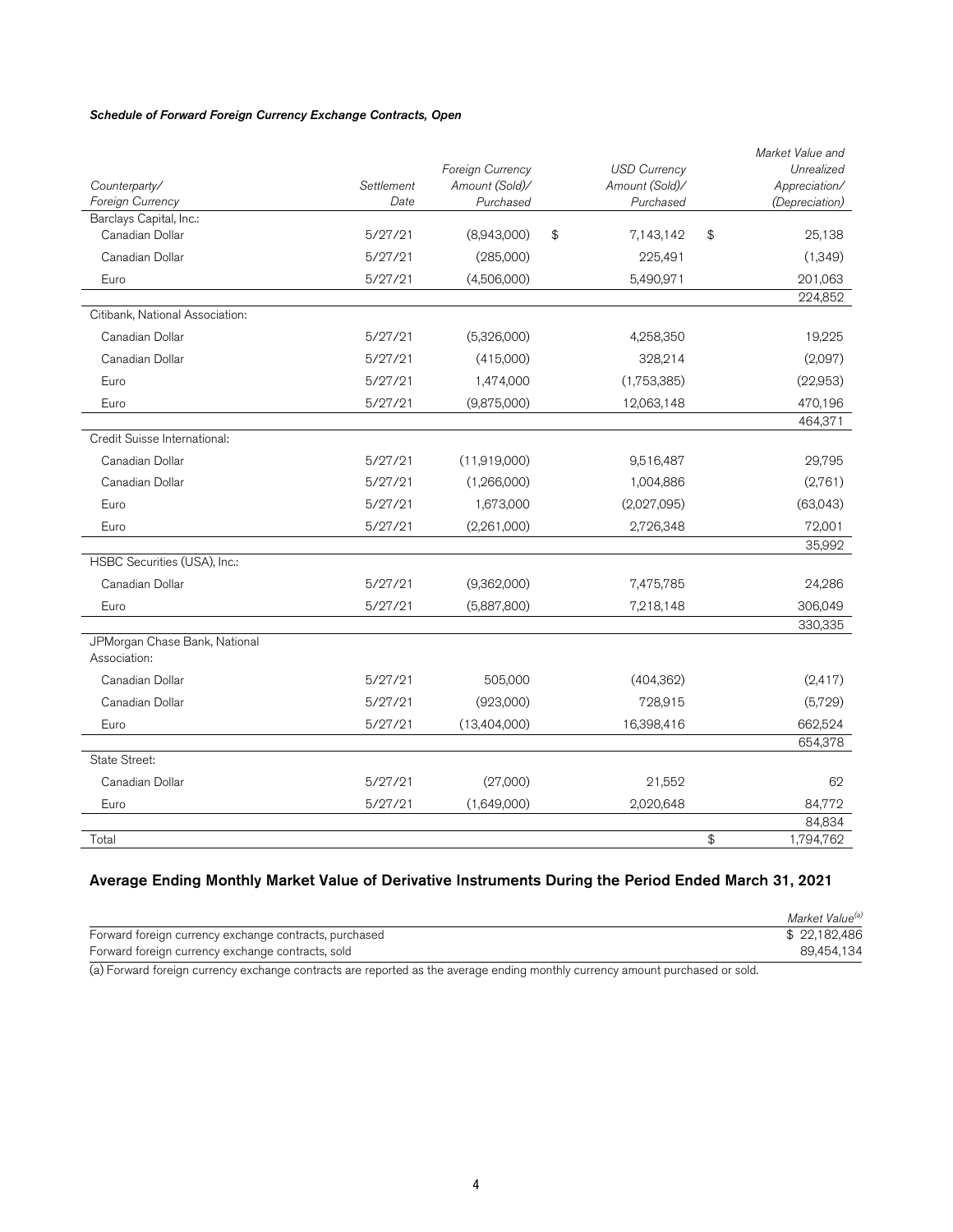## **Notes to Schedule of Investments (unaudited)**

| American Depositary Receipt   |
|-------------------------------|
| Limited Liability Company     |
| Limited Partnership           |
| <b>Public Limited Company</b> |
|                               |

- 144A Securities sold under Rule 144A of the Securities Act of 1933, as amended, are subject to legal and/or contractual restrictions on resale and may not be publicly sold without registration under the 1933 Act. Unless otherwise noted, these securities have been determined to be liquid under guidelines established by the Board of Trustees. The total value of 144A securities as of the period ended March 31, 2021 is \$5,193,964, which represents 0.3% of net assets.
- Non-income producing security.
- ºº Rate shown is the 7-day yield as of March 31, 2021.
- # Loaned security; a portion of the security is on loan at March 31, 2021.
- £ The Portfolio may invest in certain securities that are considered affiliated companies. As defined by the Investment Company Act of 1940, as amended, an affiliated company is one in which the Portfolio owns 5% or more of the outstanding voting securities, or a company which is under common ownership or control.
- Δ Net of income paid to the securities lending agent and rebates paid to the borrowing counterparties.

The following is a summary of the inputs that were used to value the Portfolio's investments in securities and other financial instruments as of March 31, 2021.

### **Valuation Inputs Summary**

|                                                                                                                                                                                        |          | Level 1 -<br><b>Quoted Prices</b>            |          | Level 2 -<br><b>Other Significant</b><br><b>Observable Inputs</b> | Level $3 -$<br><b>Significant</b><br>Unobservable Inputs |
|----------------------------------------------------------------------------------------------------------------------------------------------------------------------------------------|----------|----------------------------------------------|----------|-------------------------------------------------------------------|----------------------------------------------------------|
| <b>Assets</b>                                                                                                                                                                          |          |                                              |          |                                                                   |                                                          |
| <b>Investments In Securities:</b>                                                                                                                                                      |          |                                              |          |                                                                   |                                                          |
| Common Stocks<br>Biotechnology<br>All Other<br><b>Investment Companies</b><br>Investments Purchased with Cash Collateral from Securities<br>Lending<br>Total Investments in Securities | \$<br>\$ | 42,190,462<br>1,625,767,002<br>1,667,957,464 | \$<br>\$ | 5,193,964<br>64,121,974<br>226,249<br>69,542,187                  | \$<br>\$                                                 |
| Other Financial Instruments <sup>(a)</sup> :<br>Forward Foreign Currency Exchange Contracts<br><b>Total Assets</b>                                                                     | \$       | 1,667,957,464                                | \$       | 1,895,111<br>71,437,298                                           | \$                                                       |
| Liabilities                                                                                                                                                                            |          |                                              |          |                                                                   |                                                          |
| Other Financial Instruments <sup>(a)</sup> :<br>Forward Foreign Currency Exchange Contracts                                                                                            | \$       |                                              |          | 100.349                                                           | \$                                                       |

(a) Other financial instruments include forward foreign currency exchange, futures, written options, written swaptions, and swap contracts. Forward foreign currency exchange contracts are reported at their unrealized appreciation/(depreciation) at measurement date, which represents the change in the contract's value from trade date. Futures, certain written options on futures, and centrally cleared swap contracts are reported at their variation margin at measurement date, which represents the amount due to/from the Portfolio at that date. Written options, written swaptions, and other swap contracts are reported at their market value at measurement date.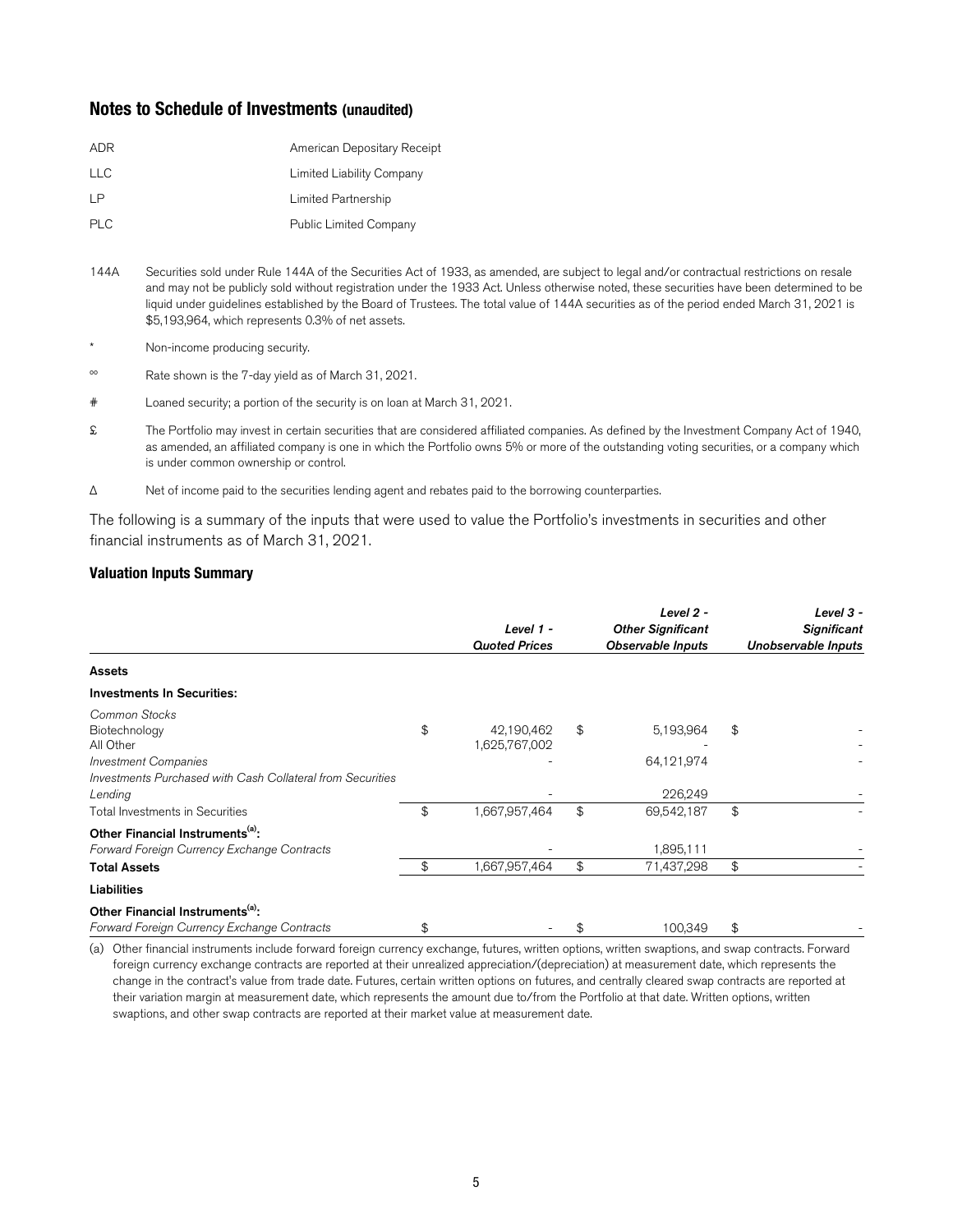### Investment Valuation

Securities held by the Portfolio are valued in accordance with policies and procedures established by and under the supervision of the Trustees (the "Valuation Procedures"). Equity securities traded on a domestic securities exchange are generally valued at the closing prices on the primary market or exchange on which they trade. If such price is lacking for the trading period immediately preceding the time of determination, such securities are valued at their current bid price. Equity securities that are traded on a foreign exchange are generally valued at the closing prices on such markets. In the event that there is no current trading volume on a particular security in such foreign exchange, the bid price from the primary exchange is generally used to value the security. Securities that are traded on the over-the-counter ("OTC") markets are generally valued at their closing or latest bid prices as available. Foreign securities and currencies are converted to U.S. dollars using the applicable exchange rate in effect at the close of the New York Stock Exchange ("NYSE"). The Portfolio will determine the market value of individual securities held by it by using prices provided by one or more approved professional pricing services or, as needed, by obtaining market quotations from independent brokerdealers. Most debt securities are valued in accordance with the evaluated bid price supplied by the pricing service that is intended to reflect market value. The evaluated bid price supplied by the pricing service is an evaluation that may consider factors such as security prices, yields, maturities and ratings. Certain short-term securities maturing within 60 days or less may be evaluated and valued on an amortized cost basis provided that the amortized cost determined approximates market value. Securities for which market quotations or evaluated prices are not readily available or deemed unreliable are valued at fair value determined in good faith under the Valuation Procedures. Circumstances in which fair value pricing may be utilized include, but are not limited to: (i) a significant event that may affect the securities of a single issuer, such as a merger, bankruptcy, or significant issuer-specific development; (ii) an event that may affect an entire market, such as a natural disaster or significant governmental action; (iii) a nonsignificant event such as a market closing early or not opening, or a security trading halt; and (iv) pricing of a nonvalued security and a restricted or nonpublic security. Special valuation considerations may apply with respect to "odd-lot" fixed-income transactions which, due to their small size, may receive evaluated prices by pricing services which reflect a large block trade and not what actually could be obtained for the odd-lot position. The Portfolio uses systematic fair valuation models provided by independent third parties to value international equity securities in order to adjust for stale pricing, which may occur between the close of certain foreign exchanges and the close of the NYSE.

### Valuation Inputs Summary

FASB ASC 820, Fair Value Measurements and Disclosures ("ASC 820"), defines fair value, establishes a framework for measuring fair value, and expands disclosure requirements regarding fair value measurements. This standard emphasizes that fair value is a market-based measurement that should be determined based on the assumptions that market participants would use in pricing an asset or liability and establishes a hierarchy that prioritizes inputs to valuation techniques used to measure fair value. These inputs are summarized into three broad levels:

Level 1 – Unadjusted quoted prices in active markets the Portfolio has the ability to access for identical assets or liabilities.

Level 2 – Observable inputs other than unadjusted quoted prices included in Level 1 that are observable for the asset or liability either directly or indirectly. These inputs may include quoted prices for the identical instrument on an inactive market, prices for similar instruments, interest rates, prepayment speeds, credit risk, yield curves, default rates and similar data.

Assets or liabilities categorized as Level 2 in the hierarchy generally include: debt securities fair valued in accordance with the evaluated bid or ask prices supplied by a pricing service; securities traded on OTC markets and listed securities for which no sales are reported that are fair valued at the latest bid price (or yield equivalent thereof) obtained from one or more dealers transacting in a market for such securities or by a pricing service approved by the Portfolio's Trustees; certain short-term debt securities with maturities of 60 days or less that are fair valued at amortized cost; and equity securities of foreign issuers whose fair value is determined by using systematic fair valuation models provided by independent third parties in order to adjust for stale pricing which may occur between the close of certain foreign exchanges and the close of the NYSE. Other securities that may be categorized as Level 2 in the hierarchy include, but are not limited to, preferred stocks, bank loans, swaps, investments in unregistered investment companies, options, and forward contracts.

Level 3 – Unobservable inputs for the asset or liability to the extent that relevant observable inputs are not available, representing the Portfolio's own assumptions about the assumptions that a market participant would use in valuing the asset or liability, and that would be based on the best information available.

There have been no significant changes in valuation techniques used in valuing any such positions held by the Portfolio since the beginning of the fiscal year.

The inputs or methodology used for fair valuing securities are not necessarily an indication of the risk associated with investing in those securities. The summary of inputs used as of March 31, 2021 to fair value the Portfolio's investments in securities and other financial instruments is included in the "Valuation Inputs Summary" in the Notes to Schedule of Investments.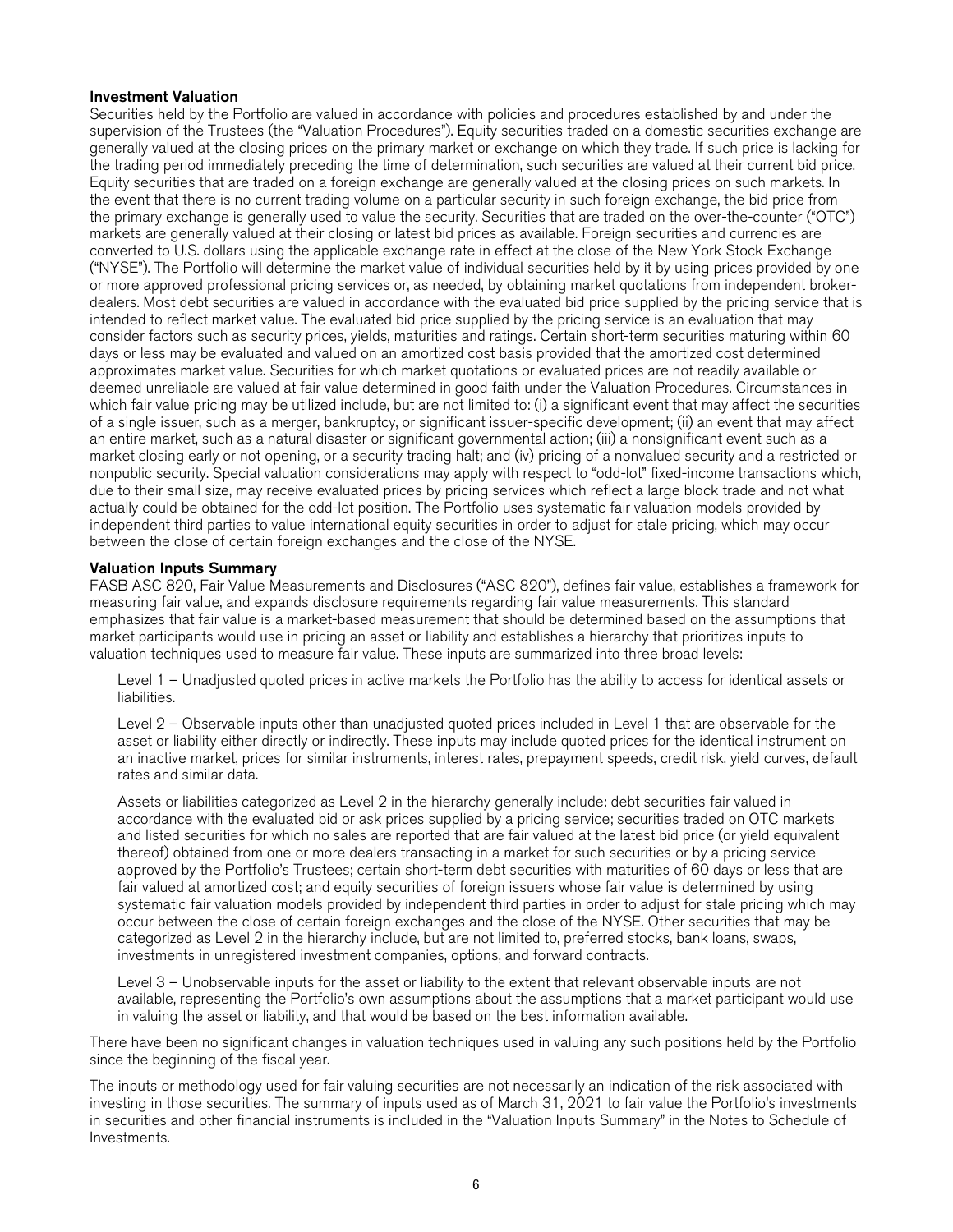The following describes the amounts of transfers into or out of Level 3 of the fair value hierarchy during the period.

Financial assets of \$0 were transferred out of Level 3 to Level 1 since the current market for the securities with quoted prices are considered active.